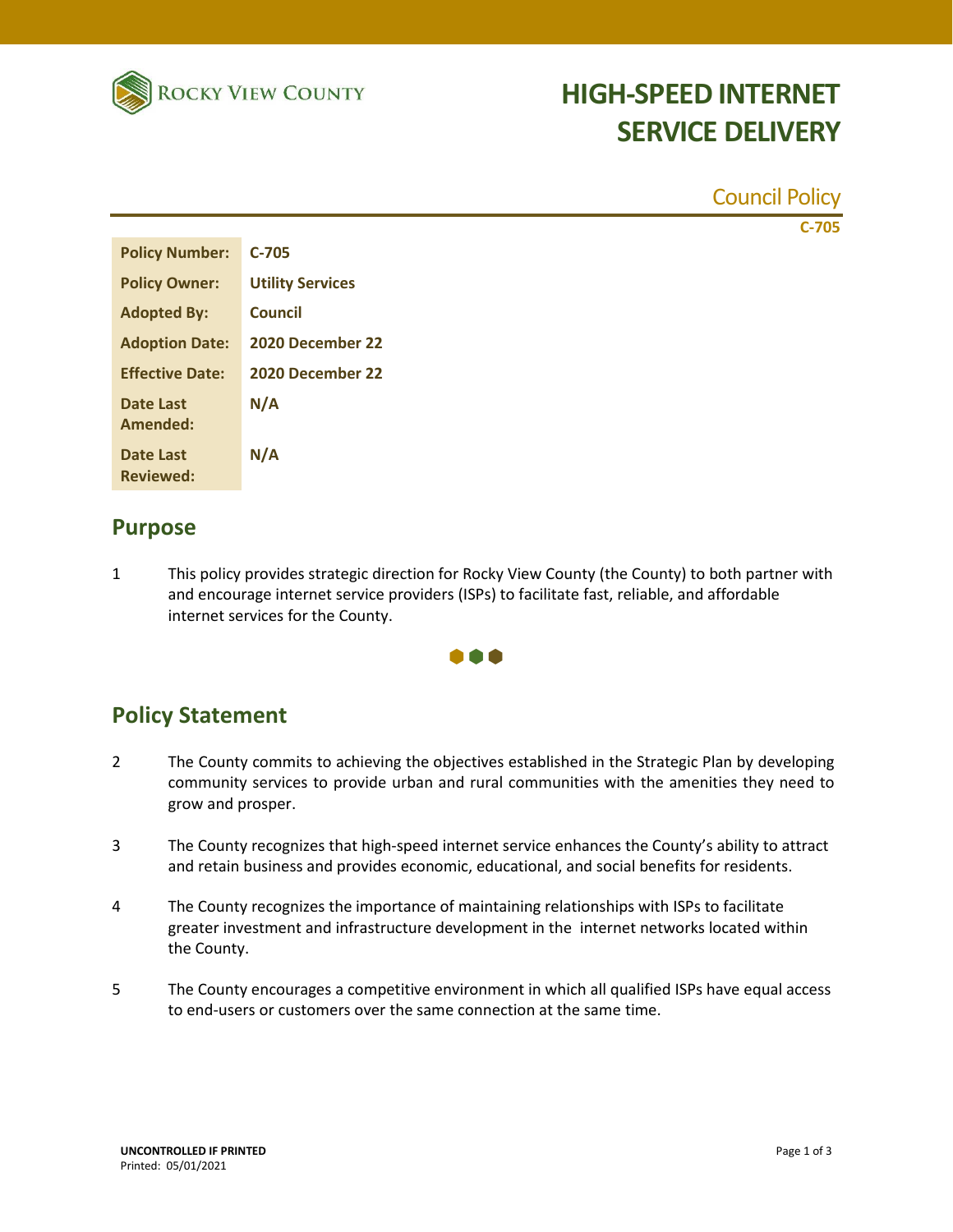

# **HIGH-SPEED INTERNET SERVICE DELIVERY**

|                           | <b>Council Policy</b> |
|---------------------------|-----------------------|
| $\bullet \bullet \bullet$ | $C-705$               |

### **Policy**

- 6 The County considers agreements with ISPs to facilitate installation and third party operations of broadband infrastructure to deliver high-speed internet services to County users.
- 7 The County encourages strategies that involve co-locating broadband infrastructure with existing facilities whenever possible.
- 8 Where applicable, the County considers a "dig once" standard whereby new construction or rehabilitation projects under the control and direction of the County include installing internet infrastructure to an acceptable standard as part of the project scope.
- 9 Guidelines for installing broadband infrastructure are incorporated into the statutory plans for the area being developed or redeveloped (i.e. Intermunicipal Development Plans, Area Structure Plans, or Area Redevelopment Plans) and align with the County's subdivision and development utility requirements.
- 10 The County adopts a fiscally responsible approach to provide internet infrastructure at efficient and effective capital and operating costs. Funding options include project cost sharing agreements with all levels of government, private partners, and local improvement funds or grants where applicable.



### **References**

| <b>Legal Authorities</b>              | Municipal Government Act, RSA 2000, c M-26<br>$\bullet$<br>Telecommunications Act S.C. 1993, c 38<br>$\bullet$  |
|---------------------------------------|-----------------------------------------------------------------------------------------------------------------|
| Related Plans, Bylaws, Policies, etc. | Rocky View County Servicing Standards, approved by Council<br>$\bullet$<br>resolution no. 188-13 on 2013 May 28 |
| <b>Related Procedures</b>             | n/a<br>$\bullet$                                                                                                |
| Other                                 | n/a                                                                                                             |
|                                       |                                                                                                                 |

 $\bullet \bullet \bullet$